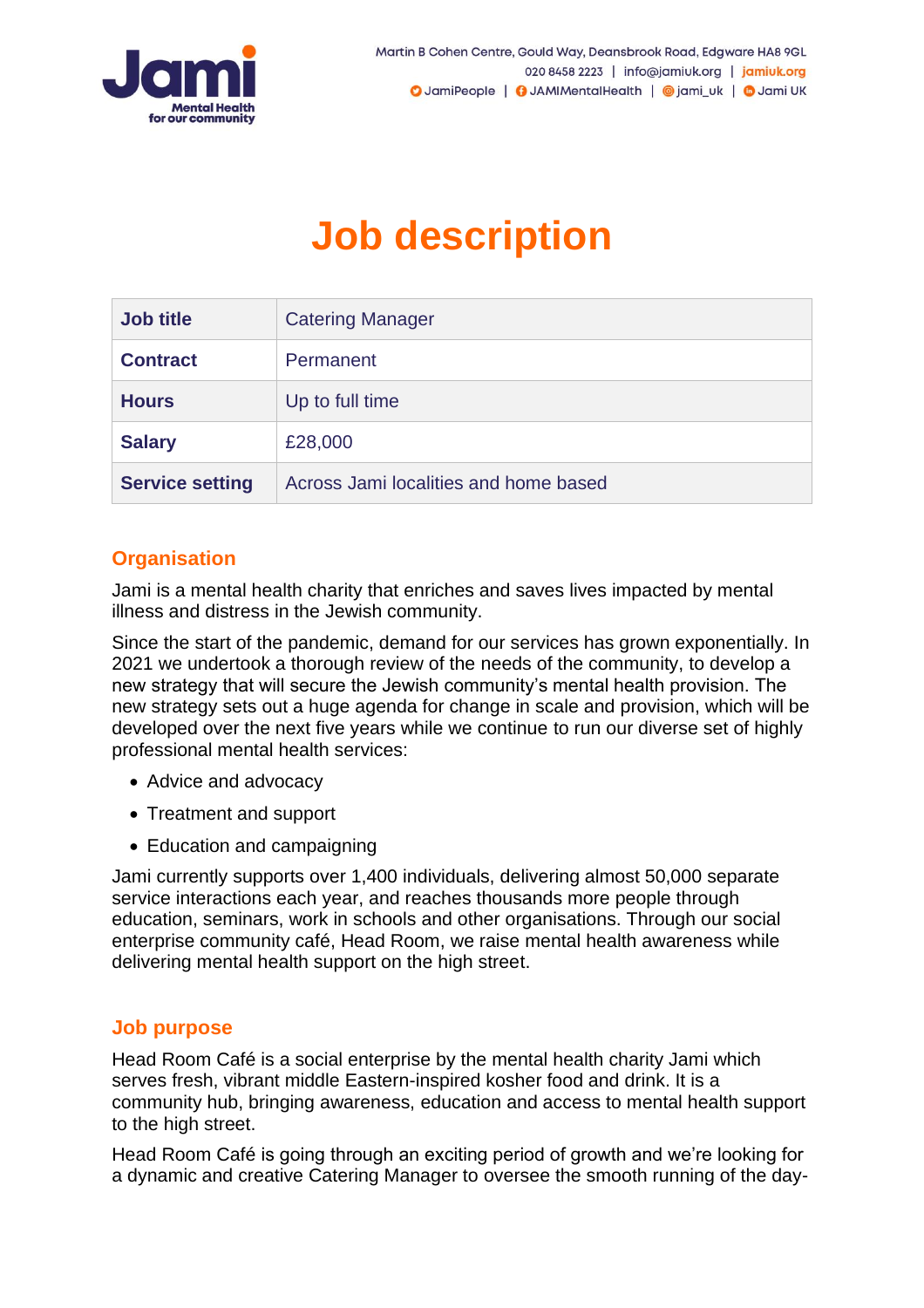to-day operations of Jami's catering services which includes overseeing all of Jami's kitchens (fully commercial and within hubs) and training staff, service users and volunteers.

The Catering Manager will be responsible for the administration, financial controls and the development of Head Room Café and Jami's catering services.

This is a creative role, we are looking for someone who is obsessed with food trends, food culture and food innovation.

Please note that this role will require regular travel and work outside of traditional working hours including evening and weekends. These hours can be taken back in Lieu.

## **Responsibilities**

- To manage the efficient and effective day to day operations of Jami's catering services
- To implement and maintain standards including managing health and safety, food hygiene and other regulations, policies and procedures across Jami's catering services, kitchens, Head Room Café and Head Room To Go
- Review existing menus across Jami sites and update seasonally
- Plan and manage Head Room Café catering pop-ups at communal events
- Manage Head Room To Go; respond to enquiries, take bookings, plan routes, manage staff rotas and supervise events.
- Oversee and assist with Jami Hub based events where required
- Develop Head Room Café's F&B product range
- Advise on kitchen and equipment needs for the opening of new/expansion of existing Head Room Cafes and operations
- Work with the Commercial Enterprise Manager to identify new opportunities
- To drive new catering initiatives processes required to continually improve the service and lead on all change management
- Work with Jami's Operations Manager to ensure kitchen equipment and facilities at all sites are fully operational and maintained
- Work with Hub Centre Coordinators and Cooks to enable consistency across all kitchens
- Develop and implement a programme of induction, training and compliance in all work areas
- Provide cover when the General Manager of Head Room Café is on leave
- Monitor, feedback and report back to the Commercial Enterprise Manager
- Respond to and manage customer complaints, ensuring high levels of customer service online and offline
- Manage costs associated with the catering service including food, labour, sundries and wastage
- Ensuring catering services are cost effective and income generating
- Ensure operating models are sustainable and green where possible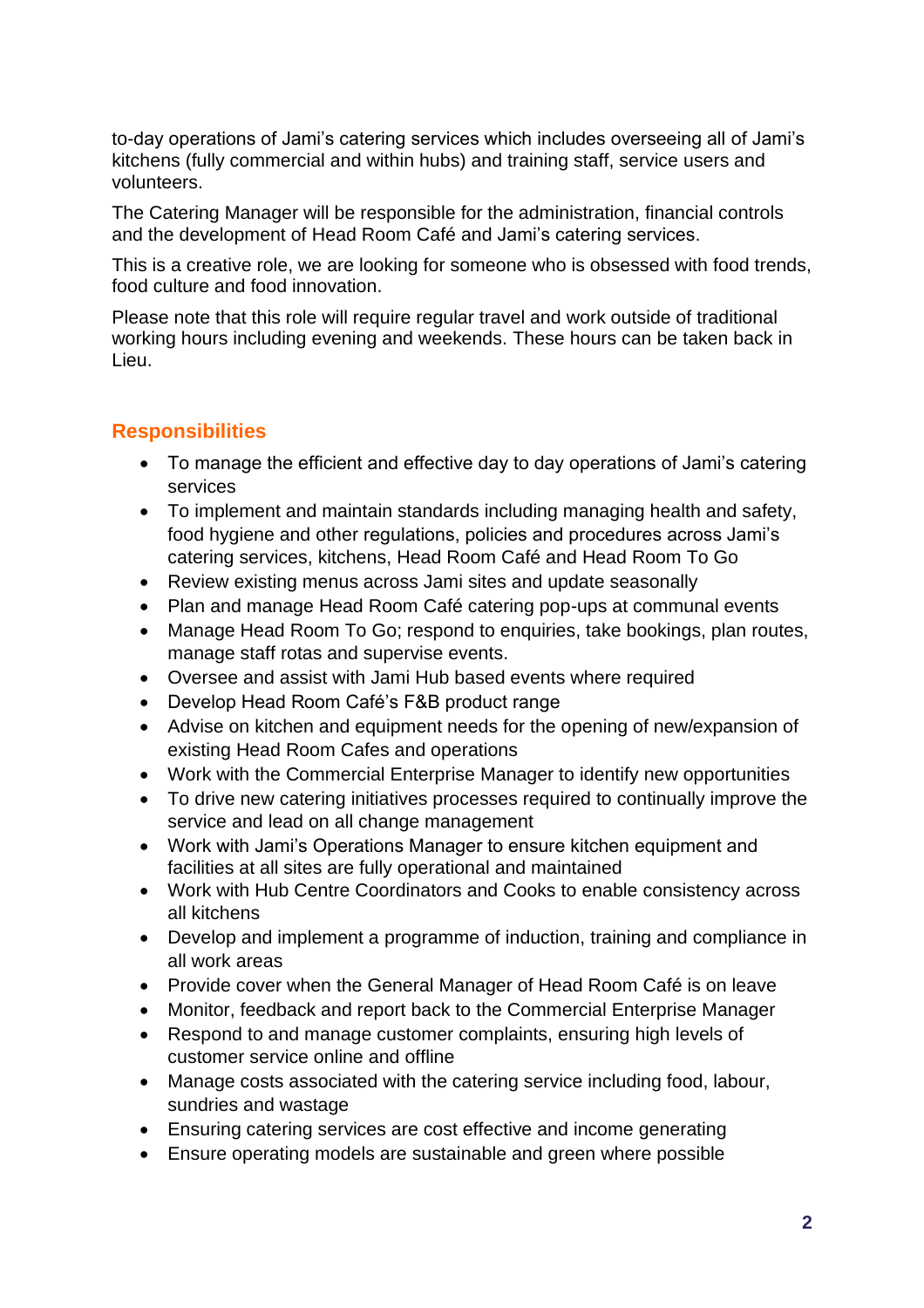- Conduct monthly formal safety inspections, create/manage a risk register and resolve any hazards identified
- Be fully conversant with Kashrut laws and ensure a kashrut licence is upheld where relevant

## **Key relationships**

- Commercial Enterprise Manager
- Café Manager
- Café staff

## **Training and Qualifications**

| <b>Essential</b>       | <b>Desirable</b>       |
|------------------------|------------------------|
| • Level 2 Food Hygiene | • Level 3 Food Hygiene |

## **Knowledge and Experience**

| <b>Essential</b>                                                                                               | <b>Desirable</b>                                                                                                                                                                                                  |
|----------------------------------------------------------------------------------------------------------------|-------------------------------------------------------------------------------------------------------------------------------------------------------------------------------------------------------------------|
| Minimum of 2 years' experience<br>$\bullet$<br>in a similar role                                               | Experience and knowledge of the<br>Jewish community and Kashrut<br>laws<br>• Solid understanding of menu<br>management requirements within<br>different operational and<br>commercial models<br>Access to own car |
| Technically proficient and<br>$\bullet$<br>qualified to an industry<br>recognised standard                     |                                                                                                                                                                                                                   |
| Physically fit and able to carry<br>25kg                                                                       |                                                                                                                                                                                                                   |
| <b>Competent in Microsoft Office</b>                                                                           |                                                                                                                                                                                                                   |
| Sound knowledge of health &<br>safety and food safety legislation                                              |                                                                                                                                                                                                                   |
| Ability to prioritise and multi-task,<br>$\bullet$<br>make own decisions and see<br>them through to conclusion |                                                                                                                                                                                                                   |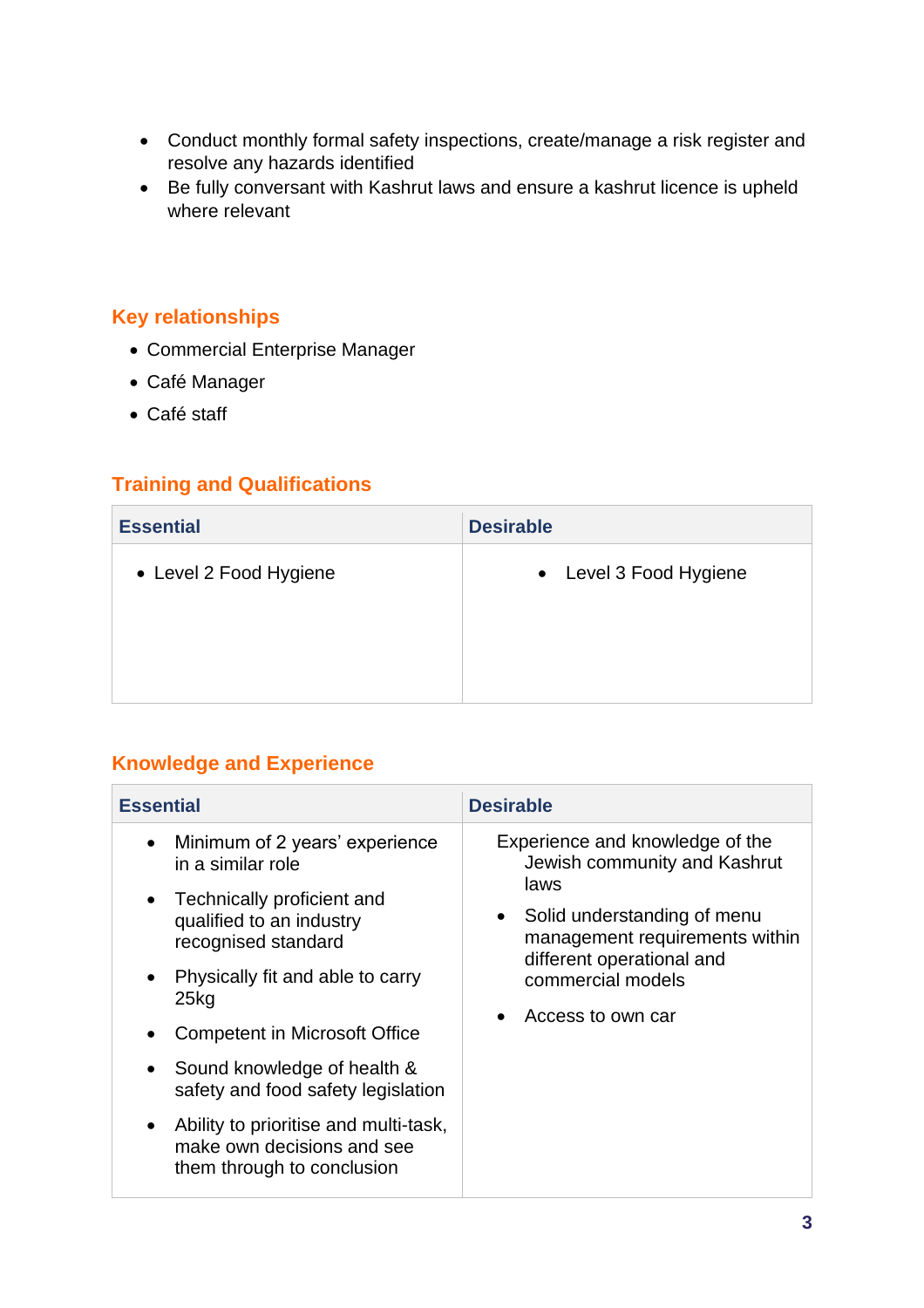| $\bullet$ | Industry acumen and knowledge<br>of external catering development<br>and innovations                               |
|-----------|--------------------------------------------------------------------------------------------------------------------|
|           | Strong financial understanding<br>and demonstrable budgeting<br>management                                         |
| $\bullet$ | An excellent team player, able to<br>communicate at all levels and<br>committed to sharing knowledge<br>and skills |
|           | • Ability to train others in the correct<br>and safe use of kitchen equipment                                      |
|           | Enthusiasm, commitment, reliability<br>and professionalism in your<br>attitude and behaviour                       |
|           | • Willingness to adhere to Jami's<br>policies, procedures and<br>philosophy                                        |
|           | • Clean drivers licence and<br>willingness to drive a range of<br>company vehicles                                 |
|           |                                                                                                                    |

## **Flexibility**

To deliver services effectively, a degree of flexibility is needed, and all post-holders may be required to perform work not specifically referred to above. Such duties will fall within the general scope of the job description. The job description will therefore be subject to periodic review with the post holder to ensure it accurately reflects the duties of the job.

## **Disclosure of criminal background**

All employees are checked with the Disclosure Barring Service

If it is a requirement of the post that an enhanced check is undertaken, successful applicants will be asked to complete and sign a Disclosure Form giving permission for the screening to take place.

Having a criminal record will not necessarily bar you from working with Jami. This will depend on the nature of the position and the circumstances and background of offences.

Please note applicants refusing to sign the form will not be progressed further.